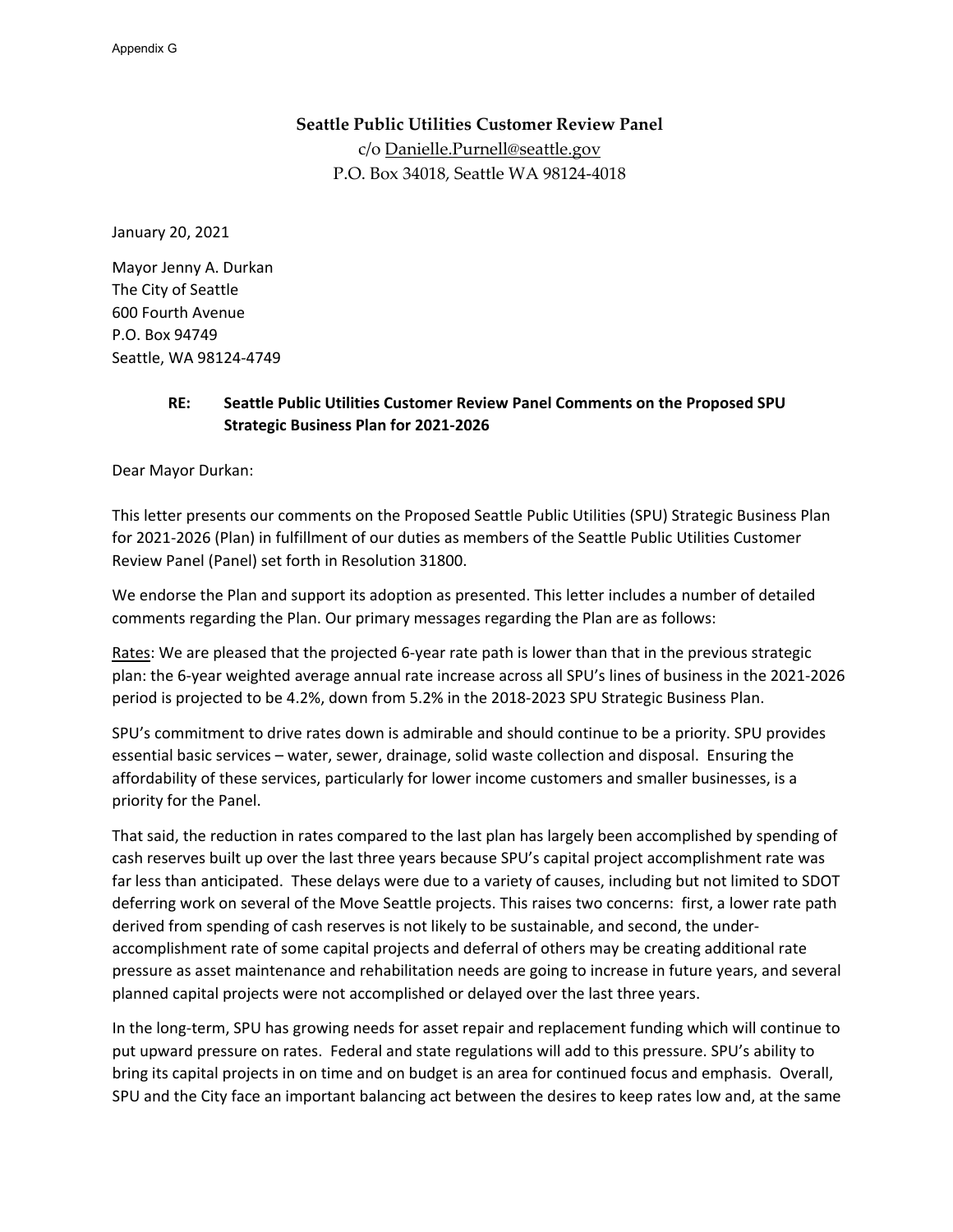time, maintain and replace aging infrastructure, increase water quality protections, adapt to the impacts of climate change and address the seismic risk to its infrastructure.

Seeking a Recommitment to Ongoing Dialogue with City Leaders: SPU's budget is over \$1.3 billion a year; the utility employs over 1430 people. In 2017, the Council determined that the Panel should not disband at the end of its initial planning task but instead be converted to a permanent standing body whose role is "to provide ongoing stakeholder oversight" as SPU develops and implements its strategic business plans. We are charged in part to "work closely with staff designated by the City Council and the Mayor to understand the issues and concerns of the City Council and the Mayor." If the development of SPU strategic business plans remains important to City leaders, the challenges ahead can be better met with active engagement between the Mayors' office, Council, SPU and the Panel. We would like to strengthen our communication with you and the Council moving forward, to have an ongoing dialogue on SPU's work and its path forward. We ask for your support of this goal.

#### **The Strategic Planning Process and the Panel**

Per Council directive**,** SPU is required to develop a 6-year strategic business plan, and to update that plan every three years. Particularly noteworthy in the process leading up to submittal of this current Plan has been the internal work SPU did to update its vision, mission and values, and the more detailed guidance for improving operations included in two new plans: *Affordability & Accountability* and *Risk & Resiliency*. We commend SPU's focus on these initiatives. Other important work, around equity and empowerment in the form of a Race & Social Justice (RSJ) plan for SPU, is also underway. We look forward to hearing more about the RSJ work in the future.

The Panel works to provide SPU, the Mayor and Council advice in the development and implementation of the Plan. As noted, the Panel was made a permanent body in 2017. The Panel met 21 times over the last three years leading up to the completion of the Plan. It has been an intensive and time-consuming effort on the part of customer volunteers. While we started with quarterly meetings, that pace had to accelerate in the last several months to two meetings per month each lasting two to three hours, in order to complete our review of the Plan and the various initiatives and investments included in it. Frankly, this is not a sustainable schedule for some of us with full-time jobs, and it has been very helpful in this work to have the knowledge base of several of our members who have been long involved with SPU. We will be working with SPU to develop a revised approach to accomplish our oversight responsibilities. Hopefully, that may include some in-person meetings again when the pandemic is behind us.

SPU took a new approach to public outreach process as part of this Plan. That approach included: compiling data from 28 other surveys and studies recently completed across the City; completing several dozen interviews of businesses and members of under-represented communities; deploying a concise five-question poll of internal and external partners. In light of the COVID-19 pandemic, this was a creative and cost-effective approach. We note that it continues to be a challenge to engage those in our community lacking adequate online access: this is a larger challenge for the City that is more urgent as COVID-19 has reduced the City's ability to interact in more traditional ways with ratepayers and taxpayers. We also anticipate that in future years, SPU will need to gather new customer data, particularly in order to understand the post-COVID world in which we will be operating.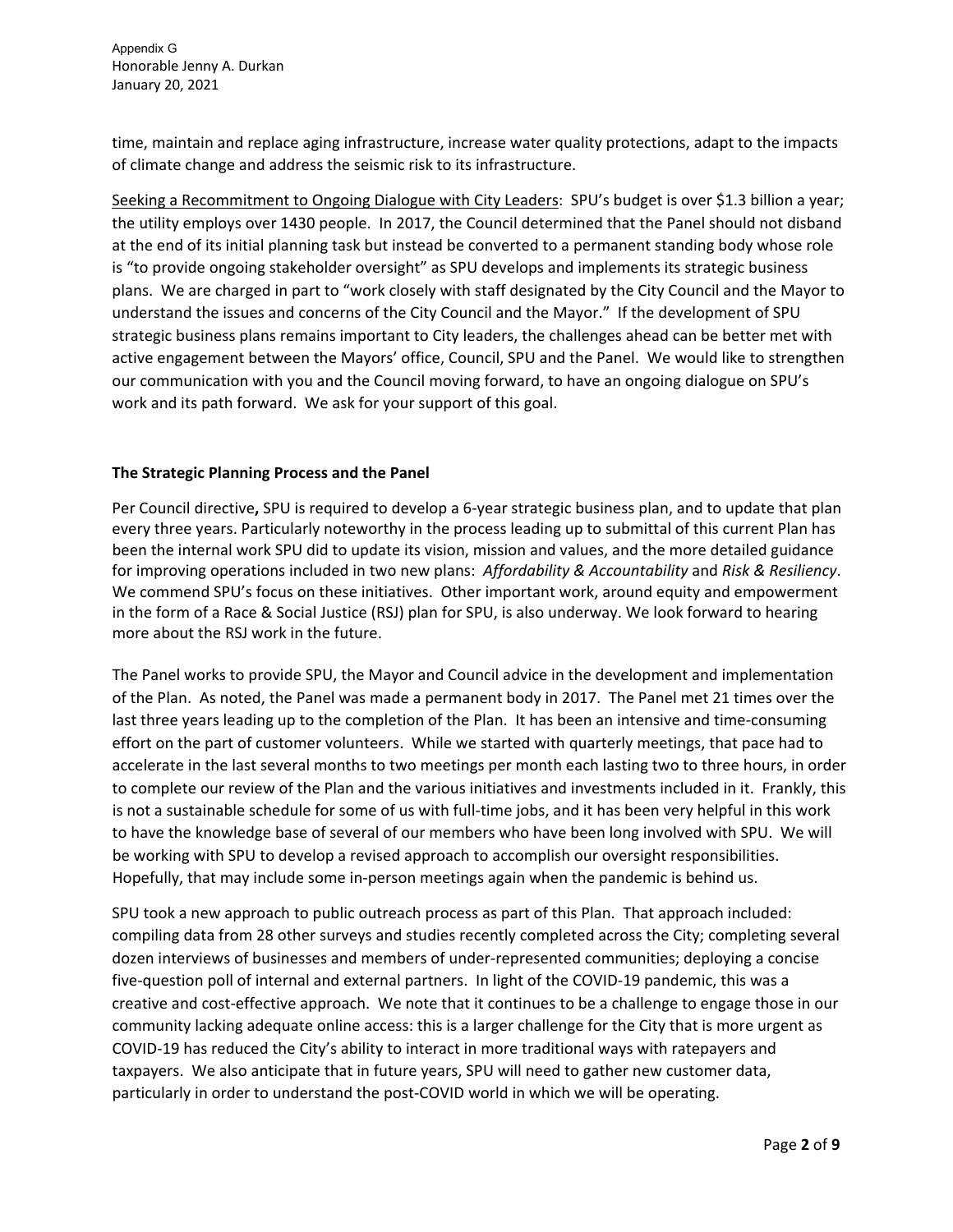In terms of customer engagement, SPU has historically benefitted from the input of three Community Advisory Committees ("CACs")—one focused on solid waste, one on water, and one on wastewater and drainage. While the Solid Waste Advisory Committee continues as part of Interlocal agreement commitments, SPU has chosen to disband the "Creek Drainage and Wastewater Advisory Committee" and the "Water System Advisory Committee" effective December 2020. The CACs have a unique diversity of membership (several of the Panel members have served on them) and have been able to provide the needed in-depth analysis of SPU's many specific programs, services and initiatives that the CRP does not have the time to do. It is important for a new community engagement strategy to be in place soon; we encourage SPU to utilize members of the disbanded CACs during the transition to the new engagement strategy.

# **Progress by SPU since last Strategic Plan, and Assessment of Current Challenges**

SPU has made important progress in several areas since the 2018-2023 Strategic Business Plan was adopted. The reduction in the rate path, noted above, is one of them. We are also seeing progress in SPU's asset management programs; implementation of the Combined Sewer Overflow Consent Decree; and completion of the seismic vulnerability assessment of the water system. The critical Ship Canal CSO Control project has also made good progress in the last three years and all indications are that it is will be delivered within the Consent Decree timeframe and within the allotted budget. As noted above, we think the work and stated goals on *Affordability & Accountability*, and *Risk & Resiliency* are extremely important; we plan to carefully track the utility's progress in implementing both these plans.

SPU also faces some daunting challenges. Federal and State Regulatory mandates continue to increase capital and operating costs; climate change adaptation response remains a critical and expensive longterm effort; about a quarter of the SPU workforce is currently eligible to retire. In the near-term, significant departure of long-serving staff could result in major loss of institutional knowledge if not managed correctly. Other important challenges we are identifying include:

- Aging water and sewer system infrastructure needs replacement at an ever-increasing rate, according to updated asset management plans. SPU continues to have a backlog of repair and replacement work on hydrants, pumps and valves. That backlog remains much as it was three years ago. The 50-year projections on what will be required *annually* to replace the utility's infrastructure dwarfs current spending on assets: this is a long-term affordability challenge that must be grappled with sooner rather than later.
- Essential and sub-standard operational facilities identified for major rehabilitation three years ago remain uncompleted: the North Operations Center, South Operations Center, and Cedar Falls Maintenance facility and Seattle Municipal Tower office space renovations were all funded and programed in the last Strategic Business Plan (2018-2023). All of these projects were subsequently re-scoped and remain uncompleted. The Utility has wisely, in our view, reduced its budget assumptions around the completion rate on capital projects, but it will still take tremendous focus and management effort to improve SPU's delivery of capital projects over time.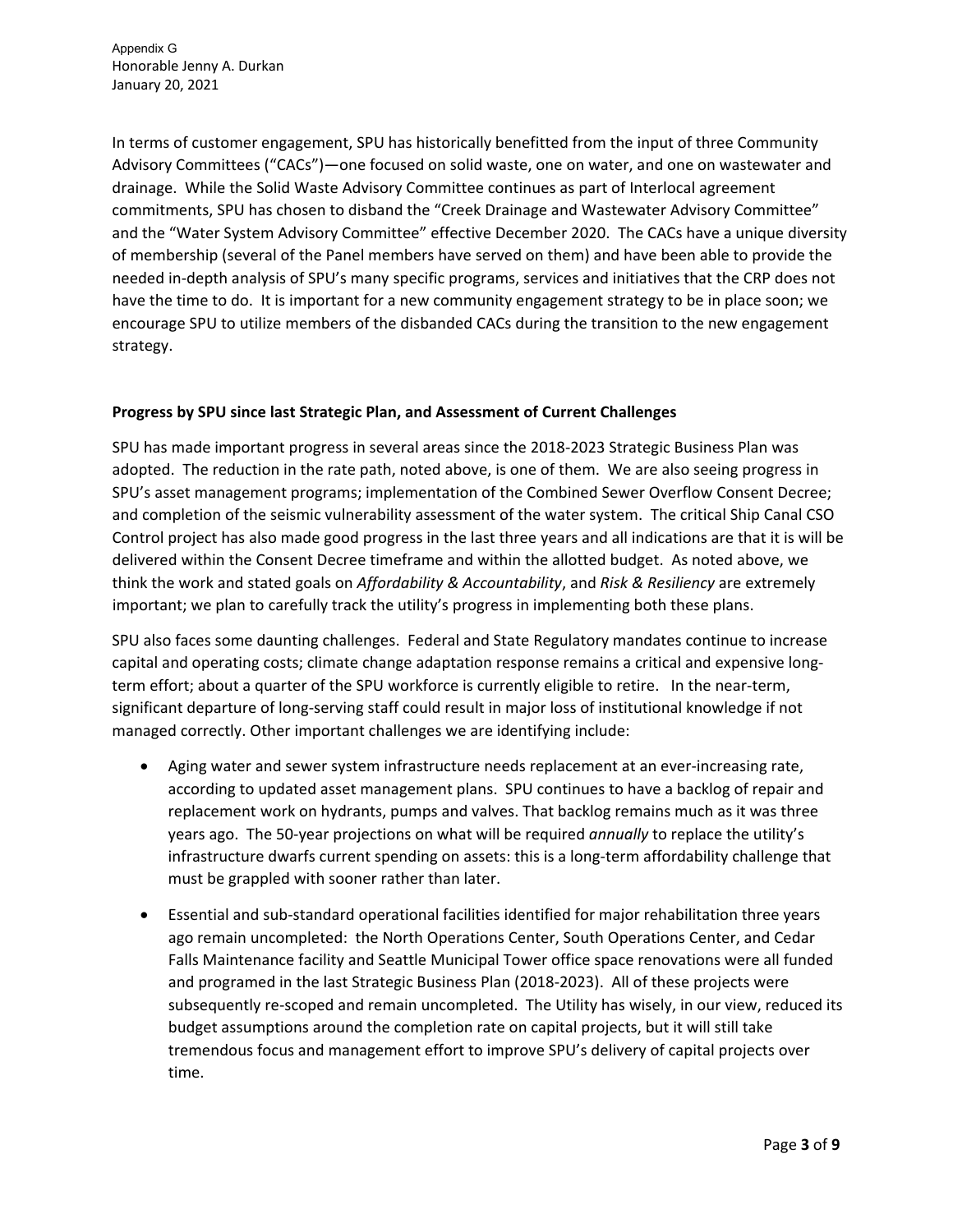- King County released a proposal that would have increased its rates nearly 10% in each of the next three biennia. While the County's adopted 2021 wastewater pass-through rates was reduced to 4.5% after regional outcry, we may be facing steep increases here in future years. This situation highlights the need for better communication with the County and its partners, as well as stepped up rate controls in the County wastewater contract.
- COVID-19 has introduced new uncertainty into consumption patterns and set us backward on some of our environmental goals (e.g., plastic bags are again widely used in Seattle). This increased uncertainly may impact SPU's ability to deliver as promised in the Plan. That said, SPU services are without doubt essential. The Utility has demonstrated great resilience through the COVID pandemic, seamlessly maintaining services and developing new responses to address emergent needs in the community. The Panel commends SPU and staff for their excellent performance over the course of the pandemic.

Looking forward to opportunities on the horizon, SPU has a placeholder initiative in the Plan called "Seeds of Resilience;" this presents a creative approach to use SPU's market leverage to advance community economic development opportunities in BIPOC communities. It also seems to align with some goals of the City's Green New Deal. We believe that this initiative will be a challenge for SPU to implement given the workload on their plate. It is important to us that this initiative not increase rates. We will be interested to see how this concept develops into a specific set of recommended actions for the Mayor and Council's consideration.

# **The 2021-2026 Strategic Plan**

The Panel endorses the Plan and supports its adoption in the form submitted to the Mayor. We have a number of observations about activities within each of SPU's three lines of business (Water, Drainage and Wastewater, and Solid Waste) we share below, after first identifying our **overall priority issues**, which align closely with the Accountability & Affordability and Risk & Resiliency plans:

# ➢ *Affordability and Accountability (A&A):*

- Asset management programs must continue to evolve and strengthen.
- A strategic assessment of *long-term* infrastructure funding needs is required.
- Improving capital project delivery process oversight must remain a major priority for SPU. A number of strategies to improve capital project delivery are outlined in the *Affordability and Accountability* plan. We will be tracking these with interest.
- We applaud SPU's work in developing metrics in the last two years. SPU is also preparing to a launch a new capital projects overview report, which we think will be extremely helpful to management and the Panel.
- SPU must continue to focus on ways to be more efficient in its operations and capital programs delivery, in order to slow growth in rates in the face of other cost pressures.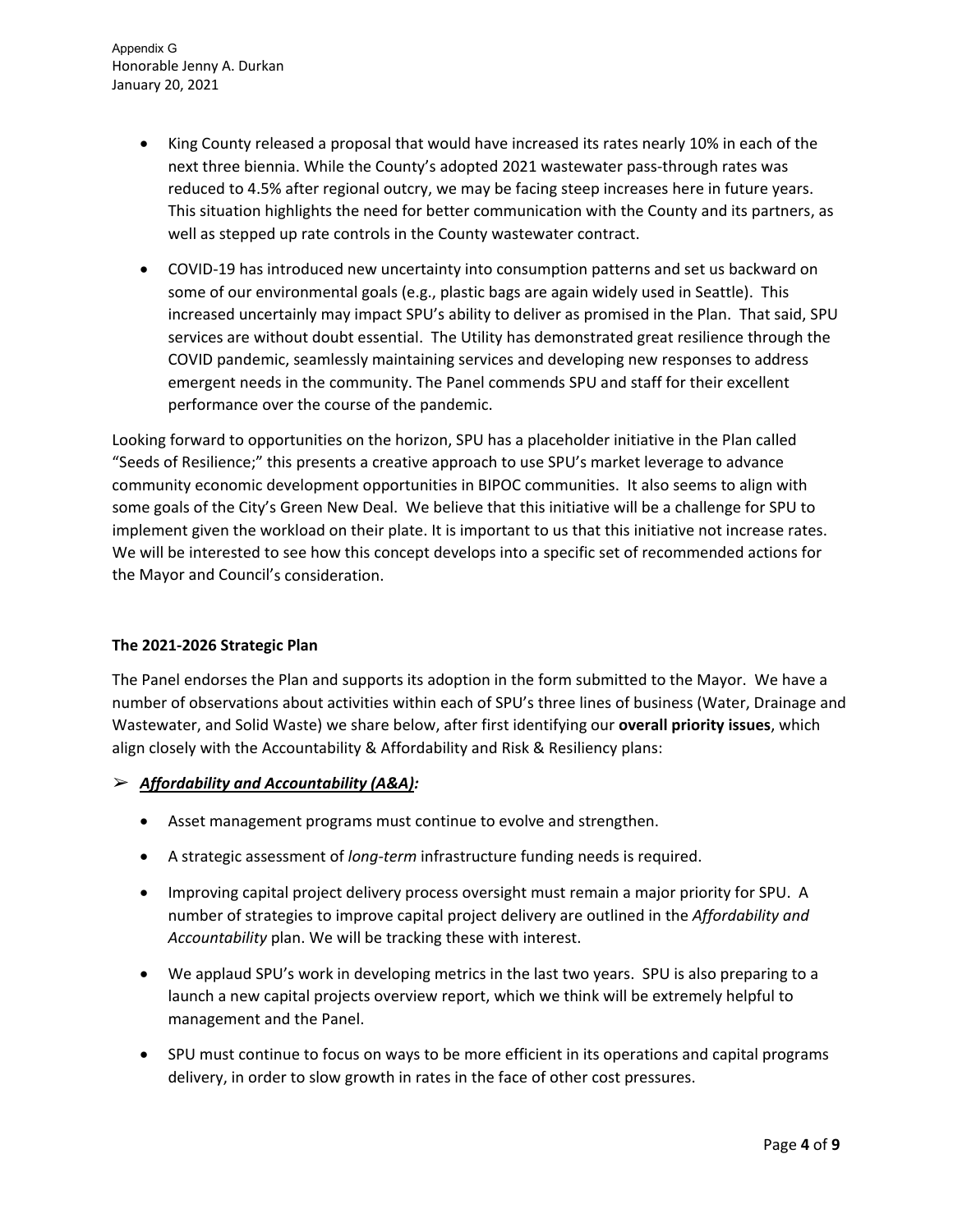# ➢ *Risk and Resiliency (R&R):*

- The Climate Change adaptation strategy is important and needs additional refinement.
- Completion of upgrades at the North and South Operations Centers which serve as essential facilities should be a priority for SPU to become more resilient.
- Seismic upgrade planning and implementation is underway for the regional water system. Further planning for SPU's other lines of business, with additional implementation details, is needed.

Turning now to each line of business, we offer the following additional comments:

# ➢ *Water*

- We applaud the Division's continued efforts on watershed protection, restoration, and sustainability in face of climate change.
- A key part of Risk and Resiliency planning is seismic retrofitting of the regional water transmission and local distribution systems. This is a critical investment that we are glad to see prioritized in the Plan.

#### ➢ *Drainage and Wastewater*

- Progress on the Ship Canal CSO project is a major accomplishment thus far; this is the largest CIP project in the utility's history and remains largely on schedule and on budget. Close oversight of this project must continue.
- The "Shape Our Water" plan will inventory and integrate all drainage and wastewater system infrastructure needs. We anticipate very sizeable investment needs may be identified for stream culvert replacement. Making all of Seattle's streams passable by fish is a potentially enormous unfunded mandate. State and federal funding here should be aggressively pursued. The Panel believes strongly that all these costs should not fall entirely on SPU: road culvert replacements should be the financial responsibility of the City and State Departments of Transportation (SDOT and WSDOT).
- Seismic upgrades are planned for water; drainage and wastewater operations will need them as well, and these needs are not yet identified or prioritized. This work will take place in the context of the "Shape our Water" planning. Needed seismic upgrades will put continued pressure on drainage and wastewater rates.
- Rate pressure will also be continuing in the form of pass-through costs from King County's Wastewater Treatment Division, as mentioned above. It will be important for SPU and the City to engage with King County to review how these additional revenues are being spent and to minimize future surprise rate increases.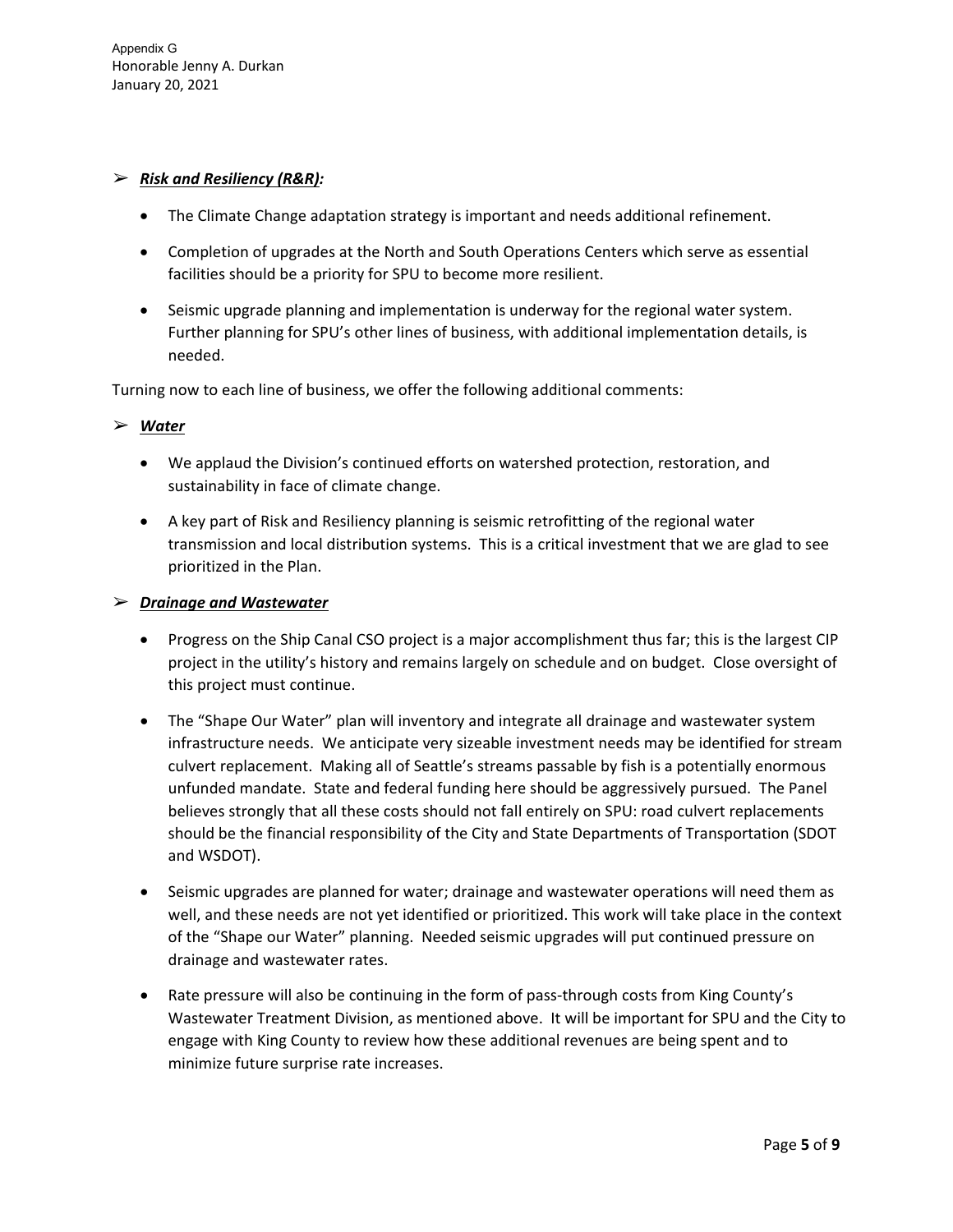- Another area where we see SDOT having important financial responsibility relates to the new system of bike lanes many of which have physical barriers of various types between the bike lanes and general-purpose lanes. Street sweeping has proven to be one of the lowest cost, most effective means of keeping pollutants out of local waters. Regular street sweepers cannot clean physically segregated bike lanes. SDOT must ensure that bike lanes are regularly cleaned of sediment. As SDOT has created the need for specialized response equipment, we believe SDOT should be financially responsible for those additional costs. Perhaps where it may be feasible, some of the bikeways could be modified so that they can be cleaned by the existing sweeper fleet.
- Green Stormwater Infrastructure (GSI) is a significant area for proposed additional investment in the Plan. We are pleased that SPU has developed more meaningful metrics around GSI, and the extent to which partnerships are a focus of future GSI plans. As a note of caution, there is incomplete data on the life-cycle cost of GSI. The specific concern from our layperson standpoint is how the accumulation of toxins in soils can be cost-effectively removed or mitigated over time. We look forward to future presentations on this topic.
- SPU is proposing to expand or launch two important pilot projects in the Plan, both of which we strongly endorse:
	- $\circ$  The RV wastewater collection project pilot has been ongoing for a couple of years now. This is a basic service, financed by the City's General Fund, which is otherwise not provided inside the City limits. Increasing access to this service is important to reduce illegal dumping and respond to homelessness. We encourage continued exploration of the most cost-effective options for providing this service.
	- $\circ$  A side sewer replacement financial assistance pilot is proposed in the Plan. As many houses in the City are over 80 years old and tree roots are becoming increasingly prevalent, the rates of side sewer failures can be expected to increase. The cost of these repairs can exceed the financial capacity of many households. The high cost of sidewalk and street restoration is a major cost driver in these projects. This is an important partnership opportunity for SPU, SDOT and its customers. We strongly support this pilot project and hope it can move beyond "pilot" status in the near future.
- The South Park Resilience District effort has evolved out of an initial focus on reducing the frequency of flooding identified in the first SPU Strategic Plan back in 2015. Most projects identified in 2015 are underway: the pump station is now under construction and the roadway and drainage system is in design. The planned stormwater treatment facility is still in a phase of siting and sizing analysis. We hope all projects identified will be completed within the timeframe specified in the Plan. We will monitor with interest the other projects now being discussed in the District.
- The Panel continues to be interested in hearing updates on the ongoing Consent Decree renegotiations; these could reduce the cost of complying with federal regulatory requirements while still protecting the natural waters throughout our City.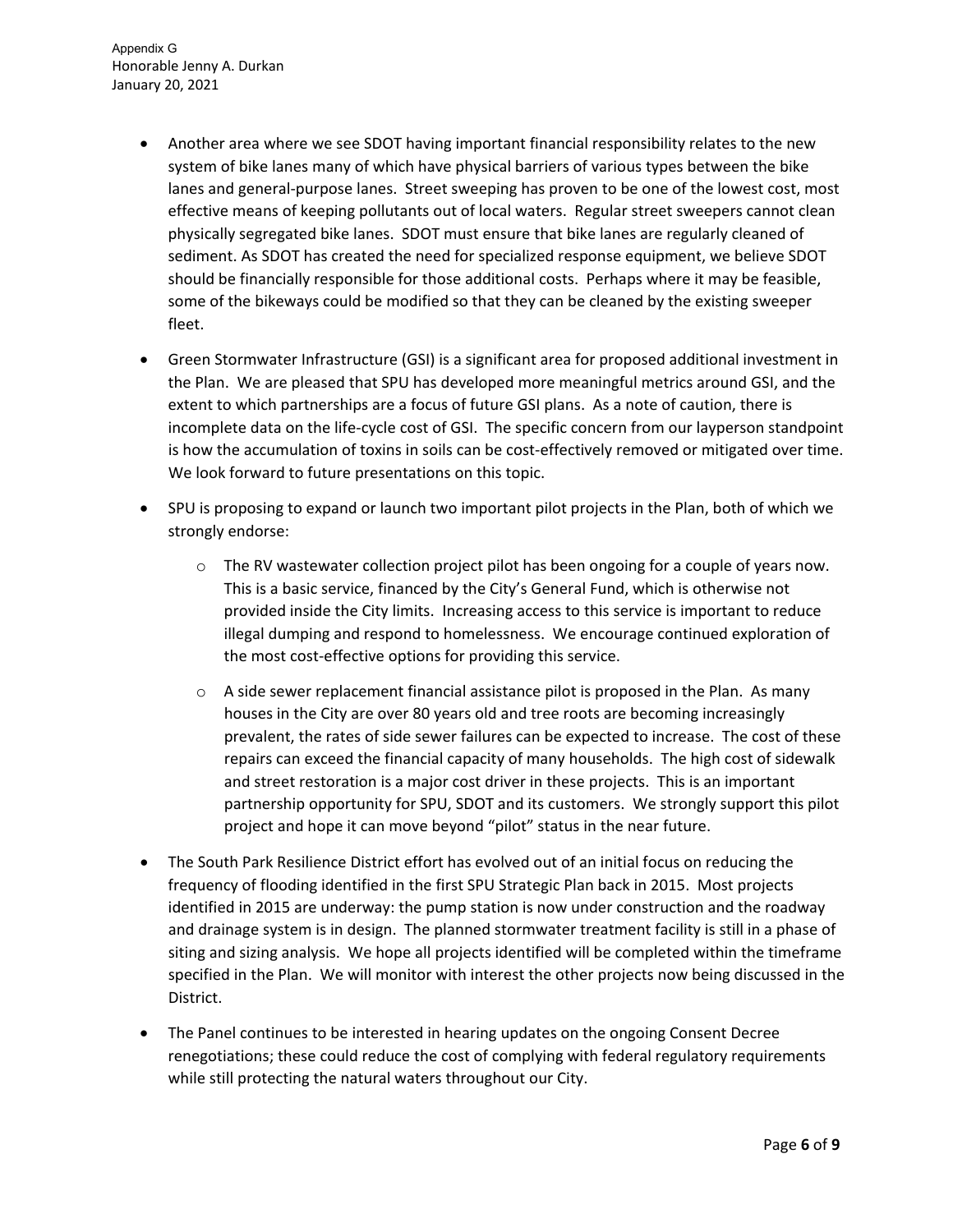# ➢ *Solid Waste*

- SPU is pursuing creative and potentially very impactful work in the areas of reuse, packaging reduction and food waste. We commend SPU staff for these efforts.
- The South Recycling Center project (now called the "South Transfer Station 2" (STS2)) is an SPU capital investment that the CRP has asked to learn more about. As originally scoped, this is expected to be a \$50M investment in the Duwamish area. The project is complicated by the fact that it is being built over a closed landfill. The project is being postponed and re-scoped to prioritize landfill clean-up and consider options for design of the solid waste facility.

# ➢ *Corporate*

Comments in this section relate to Department-wide oversight and management items.

- Oversight of capital projects remains one of SPU's largest challenges. As noted, the Ship Canal project is a notable success thus far. There are several critical capital projects moving ahead currently that require careful management oversight: the water seismic upgrade projects; South Park Resiliency District Investments, and operations facilities (North Operations Center, South Operations Center, Cedar Falls). COVID-19 has created new work patterns that warrant review of SPU's Seattle Municipal Tower space renovation project.
- There has been extensive change in SPU's leadership staffing in the last three years. This highlights the ongoing need to support workforce development. Focus on these issues was lost after publication of the 2015 SPU Strategic Business Plan, as the City shortly thereafter centralized human resources and several SPU initiatives had to be set aside. The COVID-19 pandemic increases the likelihood that retirements will increase, which makes succession planning and other workforce development initiatives ever more important. We will be seeking regular updates on progress in this area.
- Climate change raises the importance of planning long-term for critical facilities. As SPU considers new investments, acquiring rare large parcels for new in-city facilities, or redeveloping existing facilities, it is important to consider the long-term viability of those sites. We have some concern in this regard for ongoing facilities planning and construction in the Duwamish area.
- SPU has improved its performance metrics system in the last few years. There has been good progress especially in tracking, measuring and reporting on essential services. We commend SPU for its work here and will continue reviewing metrics reports and updates.
- We support the Utility's restraint in deploying new software programs; we agree that investing in upgrades is generally a more cost-effective approach.
- We reiterate our concern that many SPU customers are ill-prepared to interface with complex software programs rather than more traditional means of customer engagement.
- We see good opportunities for the apprenticeship programs across SPU, as the workforce ages and the utility has had trouble attracting workers in several areas in recent years.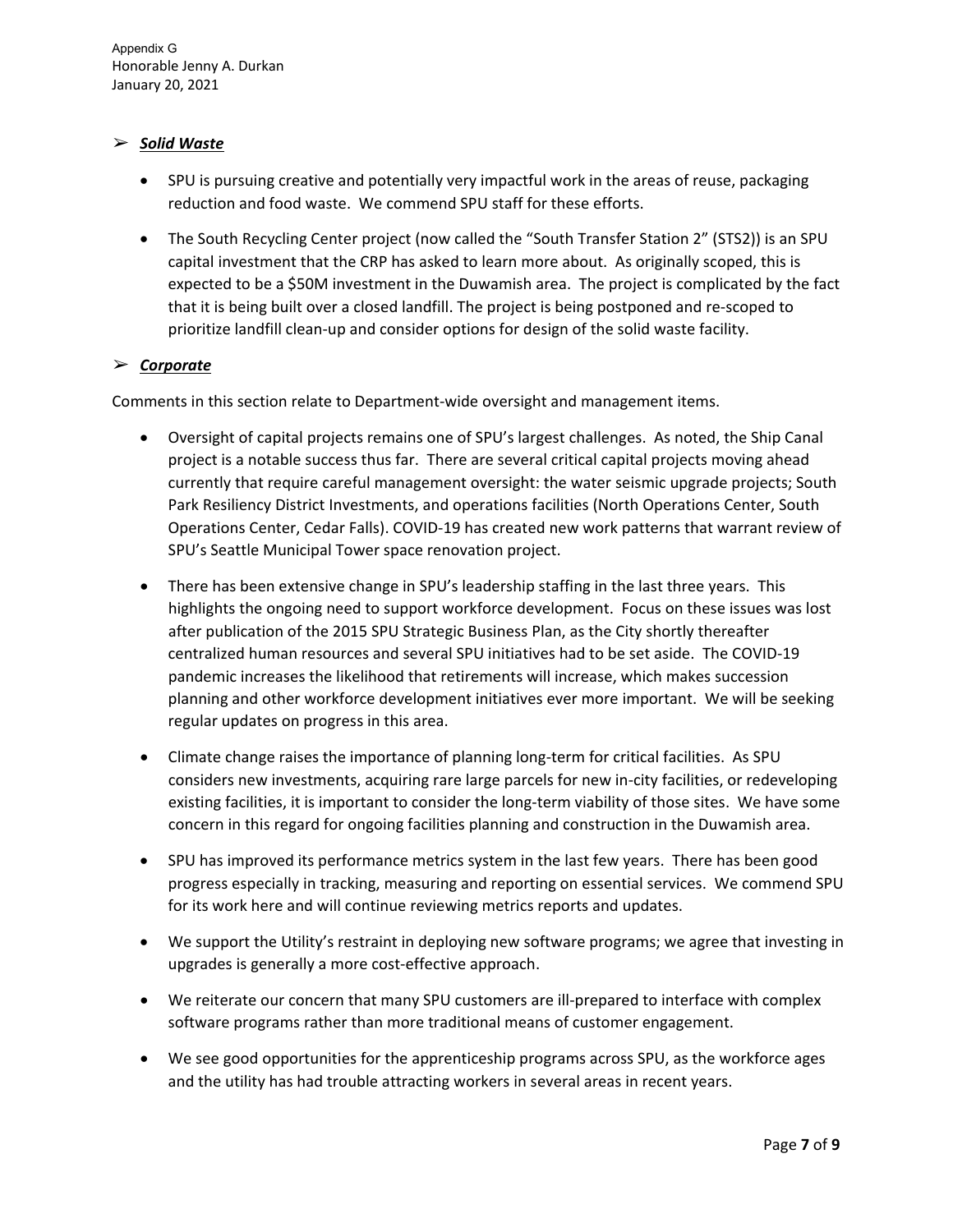> • Affordability remains a priority concern for the Panel. There has been work underway for several years now in a cross-departmental effort to explore ways to update the Utility Discount Program (UDP). We remain interested in potentially "tiering" of the subsidy levels based on household income.

# ➢ *The Rate Path*

As noted at the outset of this letter, we are pleased to see the overall annual average rate increase lower in this Plan than in the 2018-2023 Plan preceding it. We remain concerned that this may be largely the result of capital projects not being delivered or delayed, which will further increase rate pressure going forward as the need for those projects has not changed. It is important that SPU keep up the work to lower its cost curve where possible, particularly in light of ongoing significant cost pressures, including growing maintenance, repair and replacement backlogs in SPU's infrastructure; similar challenges at King County leading to potential major pass-through cost increases in the next several years; unfunded mandates to make culverts passable by fish; and other ongoing regulatory requirements. It is important that the Mayor and Council carefully consider the need for any additional unfunded initiatives on the Utility which would further exacerbate this rate pressure. One such potential area is in the Green New Deal: we support the goals of this initiative but have seen little in the way of analysis as to what it means for utility rates.

#### **Conclusion**

Multi-year planning across multiple lines of business is a tremendous challenge, but one that SPU continues to navigate in a way that we think has made the utility stronger and has provided welcome rate transparency and stability for its customers. COVID-19 has increased uncertainty for all of us, and SPU is no exception, despite the Utility's excellent performance in this past year of challenges. In particular, the rate of capital project completion may be further challenged.

Despite the complexity of the planning effort and the uncertainty ahead, the Plan before you for approval is a strong one. Its focus on *Affordability & Accountability*, and *Risk & Resiliency* is important. The initiatives and investments outlined in the Plan should strengthen utility operations and customer service moving forward.

In the longer-term, the affordability challenges facing SPU are very daunting. We urge the City to begin to grapple with these challenges sooner rather than later.

Our ability to offer these observations and recommendations would not be possible without the support of SPU's dedicated management team and staff. We thank them for their diligent attention to our concerns, and for their continued excellence in delivery of essential services to our community.

We hope our comments may assist your consideration of this Plan. We further hope that, despite the press of other essential City business and community concerns, you can find time to share your priorities

// // //